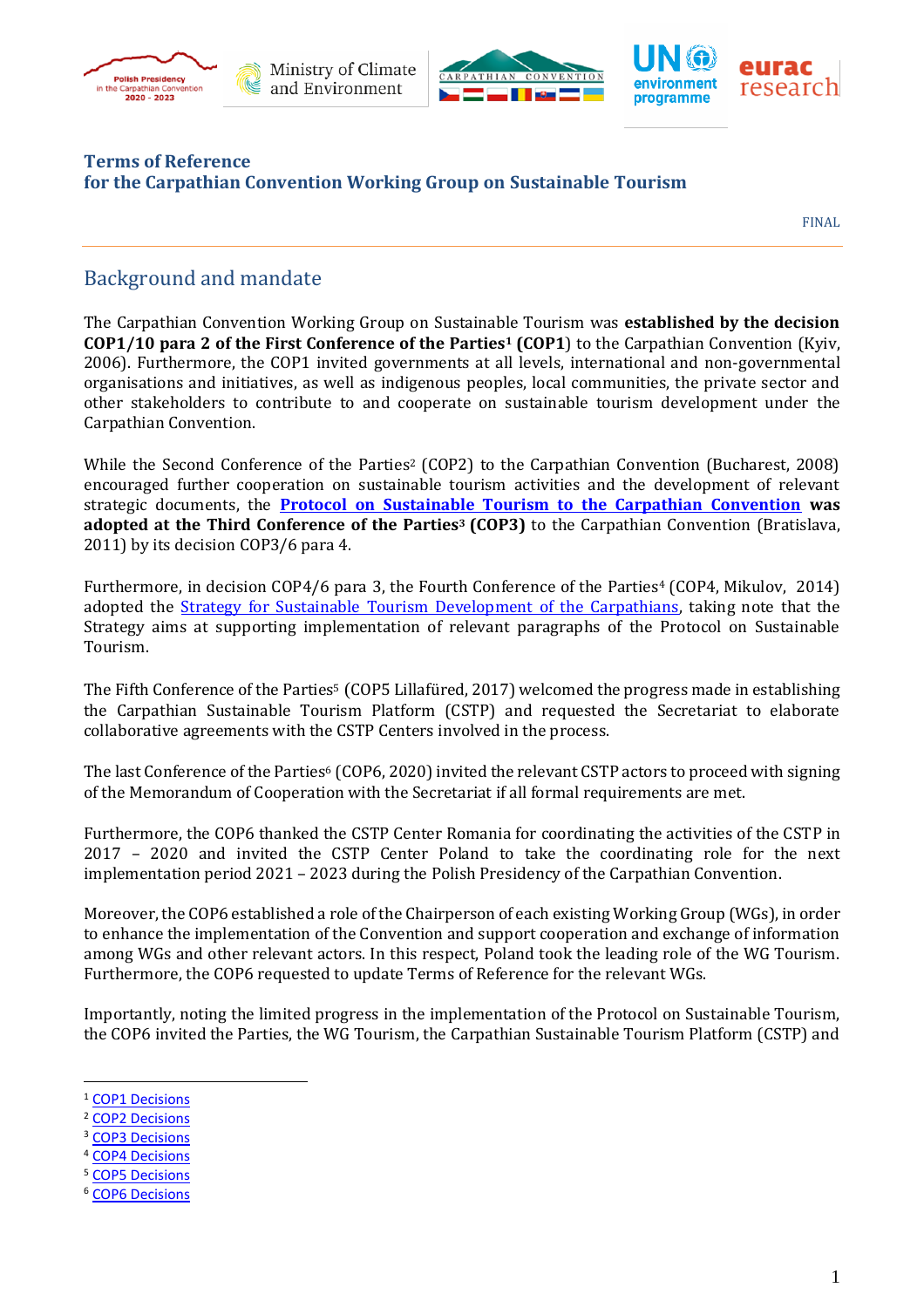







the Secretariat to consider and propose next steps allowing for revitalization of the WG Tourism activities.

#### Strategic objectives

The Working Group on Sustainable Tourism (WG Tourism) shall aim at supporting the Parties to the Carpathian Convention towards their cooperation for the implementation of Article 9 on Sustainable Tourism and other related Articles of the Carpathian Convention. The WG Tourism will steer and guide activities of the Carpathian Convention towards the implementation of the Protocol on Sustainable Tourism and related the Strategy for sustainable tourism development, relevant COP Decisions and related Carpathian Convention Programme of Work.

### Composition and organization of work

The WG Tourism is composed of the National Focal Points for the Carpathian Convention and national tourism representatives/experts nominated by them. In accordance with the Rules of Procedure of the Conference of the Parties, the meetings of the WG Tourism are open for observers. In conducting its business, the WG Tourism will base itself on the applicable Rules of Procedure of the Conference of the Parties.

The Chair will be appointed the Party taking the leading role of the WG Tourism in line with the DECISION COP6/1 para 7 and will be responsible for calling and chairing all meetings. The Chair will also seek interaction with Chairs from other Working Groups established by the Conference of the Parties to foster exchange of information and explore possible cooperation.

The WG Tourism meets on a regular basis as determined by the Working Group to discharge its duties in an agreed format (physical or online meetings).

Meeting agendas and relevant documents will be provided at least three weeks prior to the meeting. The Secretariat of the Carpathian Convention is responsible - in cooperation with the WG Tourism Chair – to prepare and organize the meetings and provide minutes of the outcomes.

Parties hosting WG Tourism meetings bears the costs of meeting rooms and equipment related to organization of a meeting, unless otherwise decided

The WG Tourism meeting participant cover their respective travel and accommodation expenses, unless otherwise decided.

# Responsibilities

Members of the WG Tourism will have the following general responsibilities:

- to share relevant information, knowledge and experience in relation to sustainable tourism in their countries with a particular focus on mountain areas;
- to actively contribute to agreed activities and gather information from colleagues, if needed;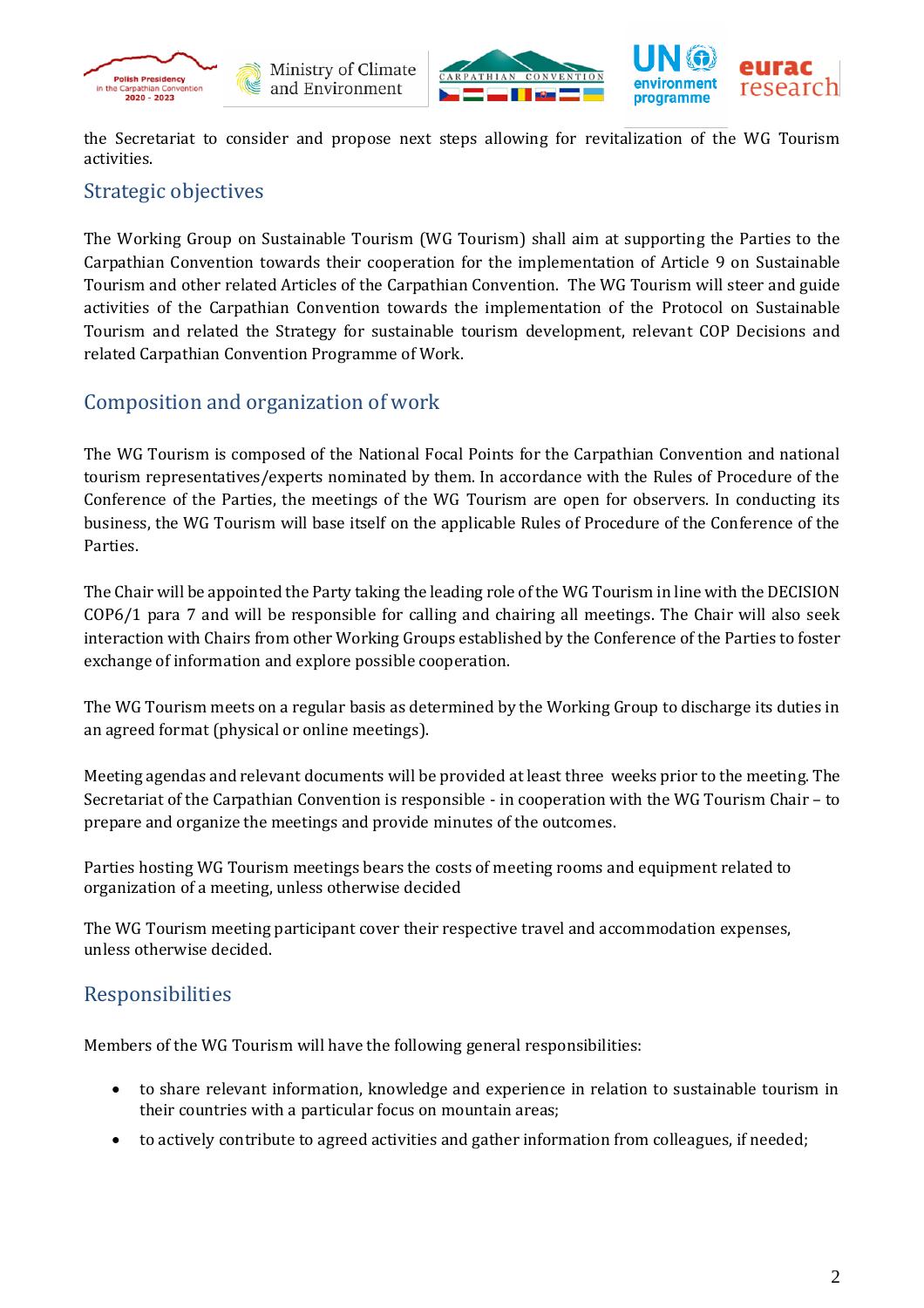





- to undertake tasks as requested by the WG Tourism respecting agreed timelines;
- to contribute to the Agenda for WG Tourism meetings with proposals on topics to be discussed.
- to report to the Conference of the Parties through the CCIC.

### **Activities**

Further to the strategic objectives of the WG Tourism, the following activities and task shall be undertaken and supported by the WG Tourism:

- Cooperating with the CSTP and its Centres on the implementation of the Protocol on Sustainable Tourism and its Strategy,
- Supporting identification and involvement of key actors (including national, regional and local stakeholders) for exchange and collaboration regrading sustainable tourism development in the Carpathians,
- Supporting project development and cooperate on resource mobilization with relevant stakeholders and donors,
- Sharing best practice and expertise supporting activities on sustainable tourism development in the Carpathian region and beyond for exchange of knowledge with other mountain regions,
- Promoting activities of the Carpathian Convention on sustainable tourism at various fora;
- Collaborating on developing ideas to raise the attention to the Carpathians as a sustainable tourism destination,
- Enhancing transnational and cross-border cooperation on sustainable tourism in the region,
- Considering cooperation with and exchange with relevant working groups on cross-cutting issues and activities of common interest, including the WG on Cultural Heritage and Traditional Knowledge, WG Climate Change.
- Providing recommendations to the Carpathian Convnetion Implementation Committee (CCIC) on further implementation of the Tourism Protocol and the related Strategy,
- Providing inputs for CCIC, COP of the Carpathian Convention and ither WGs, if requested.

# Carpathian Sustainable Tourism Platform

The CSTP shall be considered as a cooperation framework of interested Parties representant by officially designated national entities (CSTP Centres) that are created to assist the seven Carpathian Parties, WG Tourism and its stakeholders in implementing the Protocol on Sustainable Tourism, and its Strategy for the Sustainable Tourism Development of the Carpathians.

CSTP and its Centres will conduct its business in close cooperation with the WG Tourism Chair and the Secretariat.